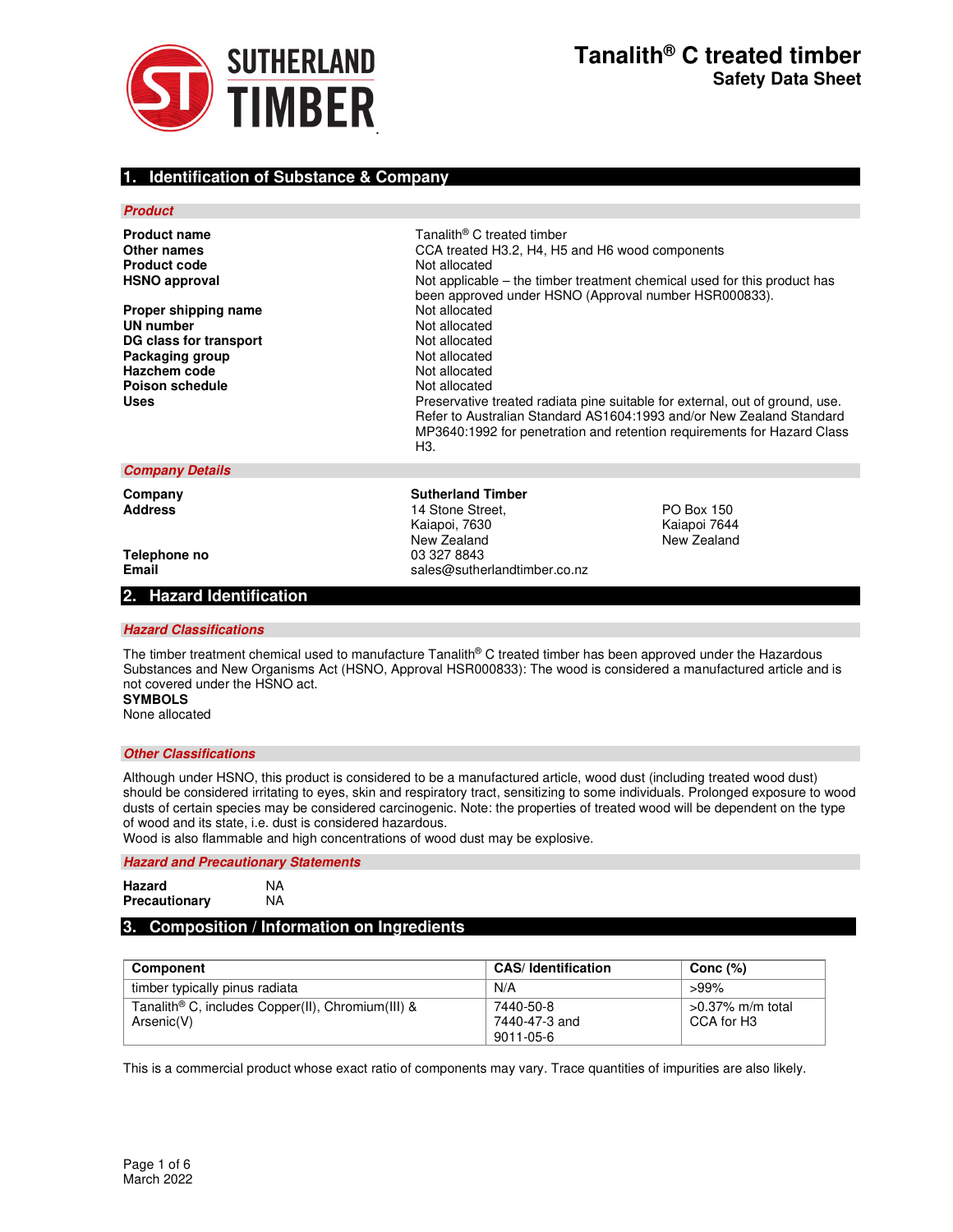

# **4. First Aid**

### **General Information**

You should call the National Poisons Centre if you feel that you may have been poisoned, burned or irritated by this product. The number is 0800 764 766 (0800 POISON) (24 hr emergency service). IF exposed or concerned: Get medical advice. **Recommended first aid facilities** Ready access to running water is required. Accessible eyewash is recommended.

| <b>Exposure</b>     |                                                                                                                                                                                                                                                                                                                                                                                                                                                                                                                              |
|---------------------|------------------------------------------------------------------------------------------------------------------------------------------------------------------------------------------------------------------------------------------------------------------------------------------------------------------------------------------------------------------------------------------------------------------------------------------------------------------------------------------------------------------------------|
| <b>Swallowed</b>    | Unlikely to occur, however if CCA treated wood dust (5-6 g/kg body weight) is swallowed<br>abdominal discomfort and vomiting may occur. In case of persistent symptoms, contact<br>the National Poisons Centre or a Doctor. If consious, give plenty of water to drink. Do<br>NOT induce vomiting. Seek medical assisitance. If vomiting occur, place victim face<br>downwards, with head turned to the side and lower than hips to prevent vomit entering<br>the lungs.                                                     |
| Eye contact         | Treated or untreated wood dust irritate the eye. If product gets in eyes, wash material<br>from them with running water for 15 minutes. If symptoms persist, seek medical advice.                                                                                                                                                                                                                                                                                                                                            |
| <b>Skin contact</b> | Avoid skin contact with freshly treated timber as residual solvent and/or dust may cause<br>mild dermatitis or skin sensitivity. If symptoms persist, seek medical advice. Wash<br>contaminated skin with plenty of soap and water.                                                                                                                                                                                                                                                                                          |
| <b>Inhaled</b>      | Wood dust may cause irritation to nose, throat and lungs resulting in breathing difficulty.<br>Inhalation of vapour can result in headaches, dizziness and possible nausea. Take care<br>to avoid breathing any fumes from freshly treated timber. Wood dust is a possible<br>sensitiser and so if coughing, dizziness or shortness of breath is experienced, remove<br>the patient to fresh air immediately. If patient is unconscious, place in the recovery<br>position (on the side) for transport and contact a doctor. |

### **Advice to Doctor**

Treat symptomatically

| 5. Firefighting Measures                                                                               |                                                                                                                                                                                                                                                                                                                                                                                                                            |
|--------------------------------------------------------------------------------------------------------|----------------------------------------------------------------------------------------------------------------------------------------------------------------------------------------------------------------------------------------------------------------------------------------------------------------------------------------------------------------------------------------------------------------------------|
| Fire and explosion hazards:<br>Suitable extinguishing                                                  | Treated wood is combustible. In addition, wood dusts may be explosive at high<br>concentrations. LEL of wood dust: $40g/m3$ or air.<br>Flammability of timber after treatment is the same as other wood products. Fire may be                                                                                                                                                                                              |
| substances<br>Unsuitable extinguishing<br>substances                                                   | extinguished using water or other firefighting mediums.<br>Unknown.                                                                                                                                                                                                                                                                                                                                                        |
| <b>Products of combustion</b>                                                                          | Carbon dioxide, and if combustion is incomplete, carbon monoxide and smoke. Water.<br>May form toxic mixtures in air and may accumulate in sumps, pits and other low-lying<br>spaces, forming potentially explosive mixtures. The formation of nitrous oxides is also<br>possible at high temperatures.                                                                                                                    |
| <b>Protective equipment</b><br>Hazchem code                                                            | Self-contained breathing apparatus. Safety boots, non-flammable overalls, gloves, hat<br>and eve protection.<br>Not allocated.                                                                                                                                                                                                                                                                                             |
| 6. Accidental Release Measures                                                                         |                                                                                                                                                                                                                                                                                                                                                                                                                            |
| Containment<br><b>Emergency procedures</b><br>Clean-up method<br><b>Disposal</b><br><b>Precautions</b> | There is no current legal requirement for containment of this product.<br>Not applicable.<br>Not applicable.<br>Not applicable.<br>Wear protective equipment to prevent skin and eye contamination and the inhalation of<br>vapours or dust from freshly impregnated timbers and sawdust. Work up wind or<br>increase ventilation.                                                                                         |
| 7. Storage & Handling                                                                                  |                                                                                                                                                                                                                                                                                                                                                                                                                            |
| <b>Storage</b>                                                                                         | Avoid storage of harmful substances with food. Keep from extreme heat and open<br>flames. Avoid contact with incompatible substances as listed in Section 10.                                                                                                                                                                                                                                                              |
| Handling                                                                                               | Keep exposure to a minimum, and minimise the quantities kept in work areas. After<br>working with CCA treated wood wash hands before eating, drinking, smoking or<br>otherwise placing your hands near your mouth or rubbing your eyes. See section 8 with<br>regard to personal protective equipment requirements. Avoid skin and eye contact and<br>inhalation of the vapour of freshly treated timber and with sawdust. |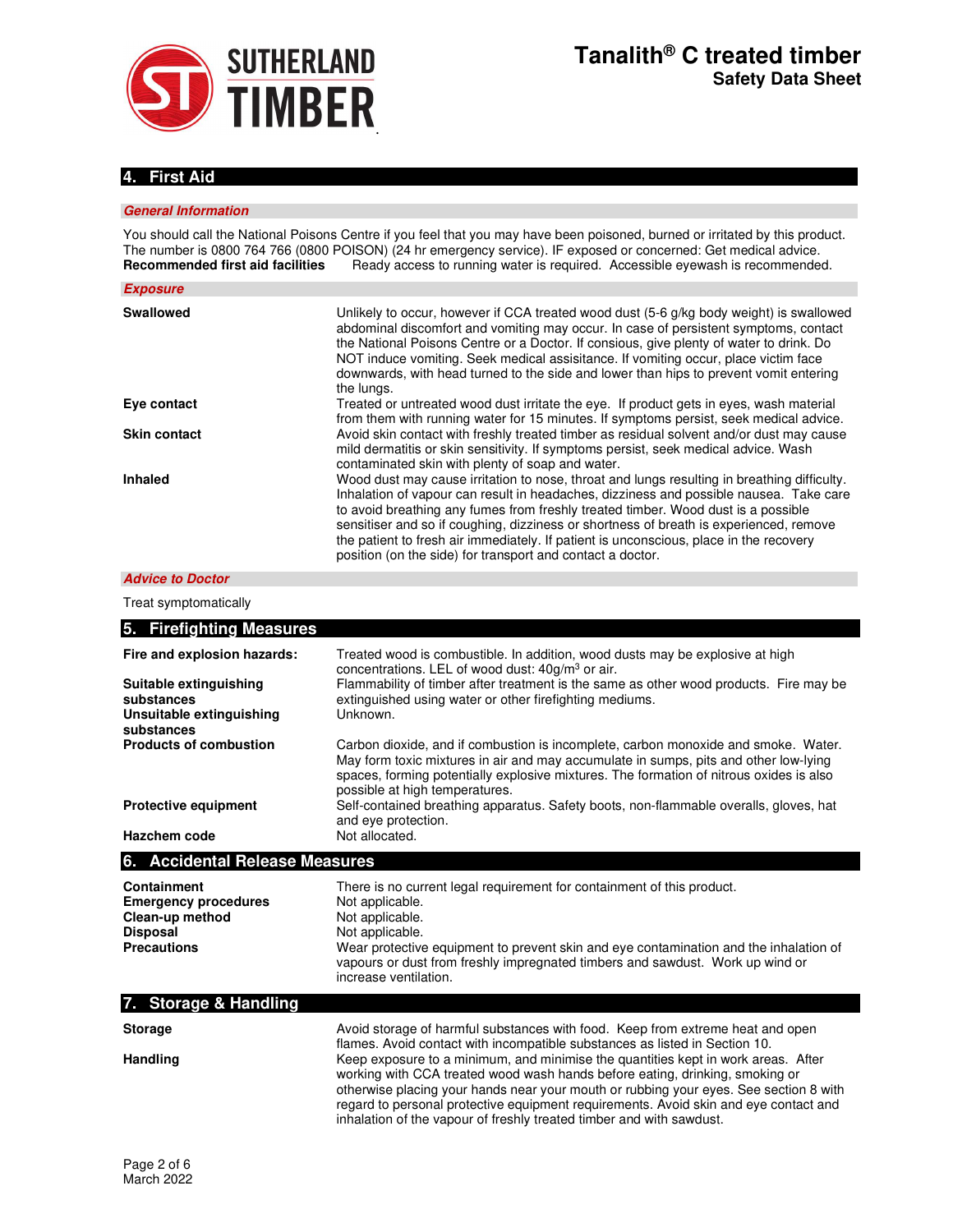

# **8. Exposure Controls / Personal Protective Equipment**

### **Workplace Exposure Standards**

A workplace exposure standard (WES) has not been established by WorkSafe NZ for this product. There is a general limit of 3mg/m<sup>3</sup> for respirable particulates and 10mg/m<sup>3</sup> for inhalable particulates when limits have not otherwise been established.

| NZ Workplace<br><b>Exposure Stds</b> | Ingredient<br>Wood dusts: | <b>WES-TWA</b>                           | <b>WES-STEL</b>    |
|--------------------------------------|---------------------------|------------------------------------------|--------------------|
|                                      |                           |                                          |                    |
|                                      | Hardwood dust             | $0.5 \text{ mg/m}^3$ , sen               | Data unavailable   |
|                                      | Softwood dust             | 2 mg/m <sup>3</sup> (8hr and 12hr)       | Data unavailable   |
|                                      | Copper (II)               | $0.01 \text{ mg/m}^3$ (Cu)               | Data unavailable   |
|                                      | Chromium (VI)*            | $0.00002$ mg/m <sup>3</sup> , dsen, rsen | $0.00005$ mg/m $3$ |
|                                      | Arsenic (V)               | $0.001$ mg/m <sup>3</sup>                | Data unavailable   |
|                                      |                           |                                          |                    |

NOTES: The NZ exposure standard is higher than in other countries. Exposure should be kept as low as practicable to reduce the risk of lung cancer.

Hardwood dust is a confirmed/suspected carcinogen depending on hard wood type, sensitiser.

### **Engineering Controls**

In industrial situations, it is expected that employee exposure to hazardous substances will be controlled to a level as far below the WES as practicable by applying the hierarchy of control required by the Health and Safety at Work Act (2015) and the Health and Safety at Work (General Risk and Workplace Management) Regulations 2016. Exposure can be reduced by process modification, use of local exhaust ventilation, capturing substances at the source, or other methods. If you believe air borne concentrations of mists, dusts or vapours are high, you are advised to modify processes or increase ventilation.

| <b>Personal Protective Equipment</b> |                                                                                                                                                                                                                                                                                                                                                                                      |
|--------------------------------------|--------------------------------------------------------------------------------------------------------------------------------------------------------------------------------------------------------------------------------------------------------------------------------------------------------------------------------------------------------------------------------------|
| Eyes                                 | Avoid contact with eyes. Use safety glasses when machining treated timber and sawdust<br>is likely.                                                                                                                                                                                                                                                                                  |
| <b>Skin</b>                          | Avoid repeated or prolonged exposure to treated wood. Wear overalls, safety boots and<br>gloves when handling treated wood. If sawdust accumulates on clothes, launder before<br>re-use. Wash work clothes separately from other household clothing.                                                                                                                                 |
| Respiratory                          | Avoid breathing wood dust. Use a dustmask, e.g. class P1 or P2 disposable respirators,<br>when machining treated timber and sawdust is likely. If using a respirator, ensure that the<br>cartridges are correct for the potential air contamination and are in good working order.<br>Fit testing and clear quidelines and training for use and maintenance of PPE are<br>necessary. |

### **WES Additional Information**

**Personal Protective Equipment** 

March 2022

Hard wood dusts are considered a confirmed of suspected carcinogen depending on the wood type. Pine is regarded as soft wood. Wood dust is listed as a sensitizer.

| 9. Physical & Chemical Properties                                                                                                                                                                                                                                                                                           |                                                                                                                                                                                                                                                                                                                                                                                                                               |
|-----------------------------------------------------------------------------------------------------------------------------------------------------------------------------------------------------------------------------------------------------------------------------------------------------------------------------|-------------------------------------------------------------------------------------------------------------------------------------------------------------------------------------------------------------------------------------------------------------------------------------------------------------------------------------------------------------------------------------------------------------------------------|
| Appearance<br>Odour<br>рH<br>Vapour pressure<br><b>Boiling point</b><br><b>Volatile materials</b><br>Freezing / melting point<br><b>Solubility</b><br>Specific gravity / density<br><b>Flash point</b><br>Danger of explosion<br><b>Auto-ignition temperature</b><br>Upper & lower flammable limits<br><b>Corrosiveness</b> | Products appear as standard timber ranging from solid wood to plywood.<br>similar to other wood products.<br>Not applicable<br>Not applicable<br>Not applicable<br>Not applicable<br>Not applicable<br>Not soluble<br>Not applicable<br>$>200^{\circ}$ C<br>Certain wood dust may be explosive at high concentrations. LEL (wood dust) = $40g/m3$ air.<br>Not established<br>LEL (wood dust) = $40g/m3$ air.<br>Not corrosive |
| 10. Stability & Reactivity                                                                                                                                                                                                                                                                                                  |                                                                                                                                                                                                                                                                                                                                                                                                                               |

| <b>Stability</b>                | Stable under normal use and storage conditions.                                                                                                                                                  |
|---------------------------------|--------------------------------------------------------------------------------------------------------------------------------------------------------------------------------------------------|
| <b>Conditions to be avoided</b> | Keep away from sources of ignition and flammable materials (see below). Treated timber<br>off-cuts should not be used as fuel for barbegues or heating fires, garden mulch or animal<br>bedding. |
| Incompatible groups             | Not specified.                                                                                                                                                                                   |
| Page 3 of 6                     |                                                                                                                                                                                                  |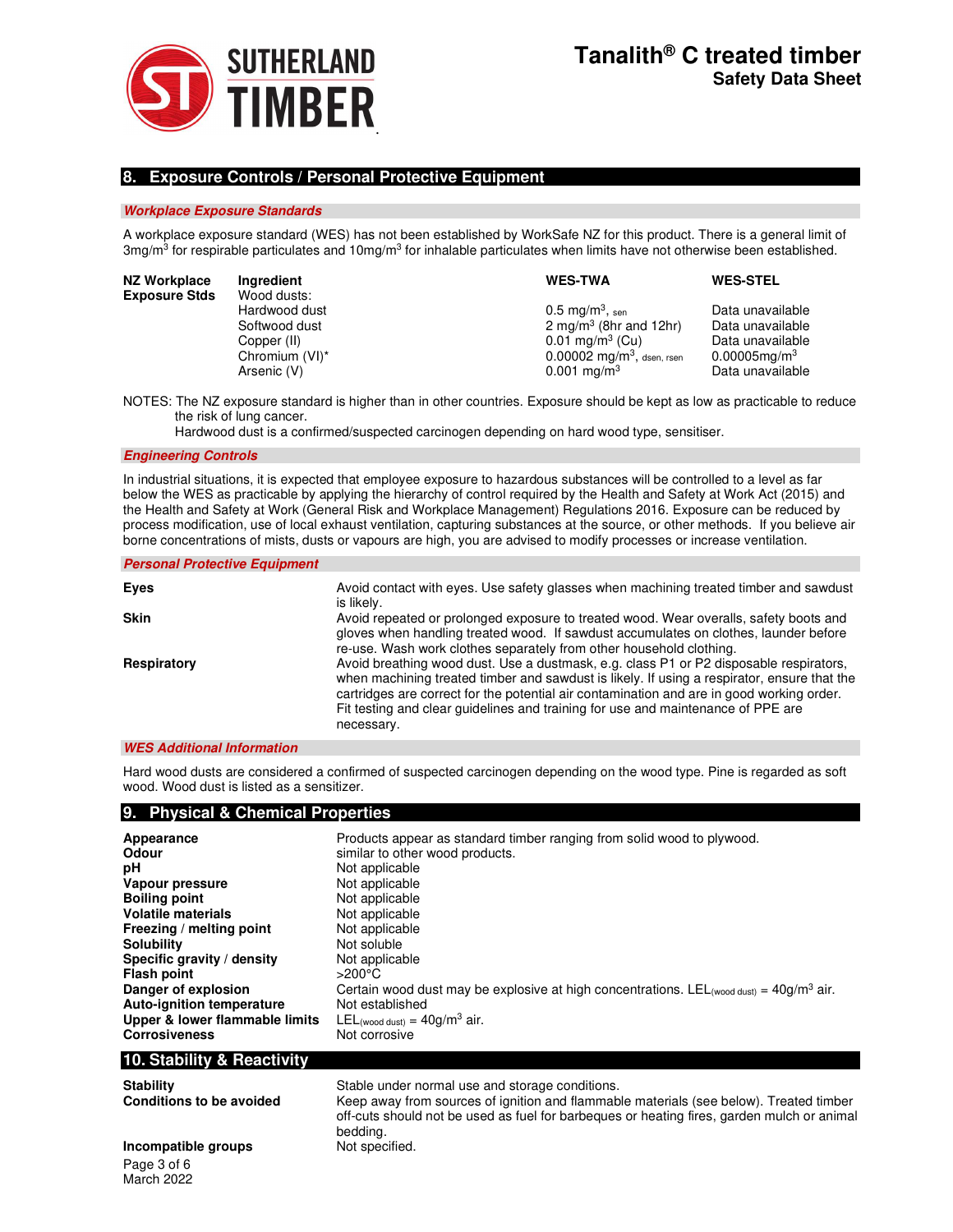

# **Tanalith® C treated timber Safety Data Sheet**

| <b>Substance Specific</b><br>Incompatibility | There are no specific incompatibilities for this chemical.                            |
|----------------------------------------------|---------------------------------------------------------------------------------------|
| <b>Hazardous decomposition</b>               | Carbon dioxide, and if combustion is incomplete, carbon monoxide and smoke. Nitrogen, |
| products                                     | and under some circumstances, oxides of nitrogen. Water.                              |
| <b>Hazardous reactions</b>                   | No specific hazards.                                                                  |

# **11. Toxicological Information**

### **Summary**

Adverse health risks due to absorption of arsenic through direct exposure to treated wood surfaces are highly unlikely. Tests conducted in the USA on playground equipment have shown dislodgeable arsenic on most samples to be at levels that do not pose a health risk.

An independent panel of physicians in Florida have reviewed all the literature on the natural occurrence and bioavailability of arsenic and its impact on people and the environment. They concluded that the amount of arsenic that could be absorbed from CCA treated wood and surrounding soil was insufficient to adversely affect the health of children and adults. It was not significant compared to natural sources and would not result in a detectable arsenic intake.

### **Supporting Data**

| Acute          | Oral                                         | No data for timber is available. The wood preservative Tanalith <sup>®</sup> C is considered toxic if<br>swallowed: Data for the individual ingredients: Cupric oxide: no data Chromium trioxide:<br>80 mg/kg (rat), Arsenic Acid: 48mg/kg (rat).                                                                                                                                                                                                                                                                                                                                                                                                                                                                                                                                                                                                                                               |
|----------------|----------------------------------------------|-------------------------------------------------------------------------------------------------------------------------------------------------------------------------------------------------------------------------------------------------------------------------------------------------------------------------------------------------------------------------------------------------------------------------------------------------------------------------------------------------------------------------------------------------------------------------------------------------------------------------------------------------------------------------------------------------------------------------------------------------------------------------------------------------------------------------------------------------------------------------------------------------|
|                | <b>Dermal</b>                                | No data for timber is available. The wood preservative Tanalith® C is considered toxic by<br>dermal contact: Data for the individual ingredients: Cupric oxide: data unavailable,<br>Chromium trioxide: 55 mg/kg, Arsenic Acid: Data unavailable.                                                                                                                                                                                                                                                                                                                                                                                                                                                                                                                                                                                                                                               |
|                | <b>Inhaled</b>                               | No data for timber is available. The wood preservative Tanalith <sup>®</sup> C is considered toxic by<br>inhalation: Data for the individual ingredients: Cupric oxide: data unavailable, Chromium<br>trioxide: 0.217 mg/L 4h (rat) or 0.124 mg/L 4h (rat), Arsenic Acid: 0.5-2.0 mg/L.                                                                                                                                                                                                                                                                                                                                                                                                                                                                                                                                                                                                         |
|                | Eye                                          | No data for timber is available. The timber is not considered to be an eye irritant,<br>although wood dusts may cause irritation.                                                                                                                                                                                                                                                                                                                                                                                                                                                                                                                                                                                                                                                                                                                                                               |
|                | <b>Skin</b>                                  | No data for timber is available. The timber is not considered to be a skin irritant, although<br>wood dusts may cause irritation.                                                                                                                                                                                                                                                                                                                                                                                                                                                                                                                                                                                                                                                                                                                                                               |
| <b>Chronic</b> | <b>Sensitisation</b>                         | No data for timber is available. No ingredient present at concentrations $> 0.1\%$ is<br>considered a sensitizer. Wood dust is listed as a sensitizer.                                                                                                                                                                                                                                                                                                                                                                                                                                                                                                                                                                                                                                                                                                                                          |
|                | <b>Mutagenicity</b>                          | No data for timber is available. The wood preservative Tanalith® C is considered to be a<br>mutagen.                                                                                                                                                                                                                                                                                                                                                                                                                                                                                                                                                                                                                                                                                                                                                                                            |
|                | Carcinogenicity                              | No data for the timber is available. Wood dusts are considered carcinogenic. The<br>National Toxicology Program (NTP) and The International Agency for Research on<br>Cancer (IARC) classify wood dust as a human carcinogen (IARC Group 1). This<br>classification is based primarily on increased risk in the occurrence of adenocarcinomas<br>of the naval cavities and paranasal sinuses associated with exposure to wood dust. The<br>evaluation did not find sufficient evidence to associate cancers of the oropharynx,<br>hypopharynx, lung, lymphatic and hematopoitic systems, stomach, colon or rectum with<br>exposure to wood dusts. Tanalith <sup>®</sup> C is considered to be a known carcinogen.<br>Recent research (NIOSH, 2013) indicates that chromium causes an increase in lung<br>cancer from exposure to very low levels (significantly lower than the current NZ WES). |
|                | Reproductive /<br>Developmental              | No data for timber is available. Tanalith® C is considered to be a known reproductive<br>toxicant.                                                                                                                                                                                                                                                                                                                                                                                                                                                                                                                                                                                                                                                                                                                                                                                              |
|                | <b>Systemic</b>                              | No data for timber is available. The wood preservative Tanalith <sup>®</sup> C is considered to be a<br>known or presumed target organ toxicant and may affect liver and kidney damage,<br>dermatitis, fatigue, disturbance of the digestive and nervous systems.                                                                                                                                                                                                                                                                                                                                                                                                                                                                                                                                                                                                                               |
|                | <b>Aggravation of</b><br>existing conditions | Repeated exposures over many years to uncontrolled dust, gas and vapours from these<br>timbers may increase the risk of allergic dermatitis, asthma, or chronic nose or throat<br>irritation in some people. The risk of nasal or paranasal sinus cancers may also be<br>increased. If workplace practices noted in this SDS are followed, no chronic health effects<br>are anticipated.                                                                                                                                                                                                                                                                                                                                                                                                                                                                                                        |

## **12. Ecological Data**

#### **Summary**

CCA treated timber is safe to use in normal circumstances. The preservative reacts with the wood to form chemical complexes that are highly insoluble and leach resistant. The CCA preservative penetrates deeply into and will remain in the wood for a long period of time. However very small quantities of preservative may migrate from the preserved wood into the surrounding soil over time. This contact is highly unlikely to pose a significant environmental hazard.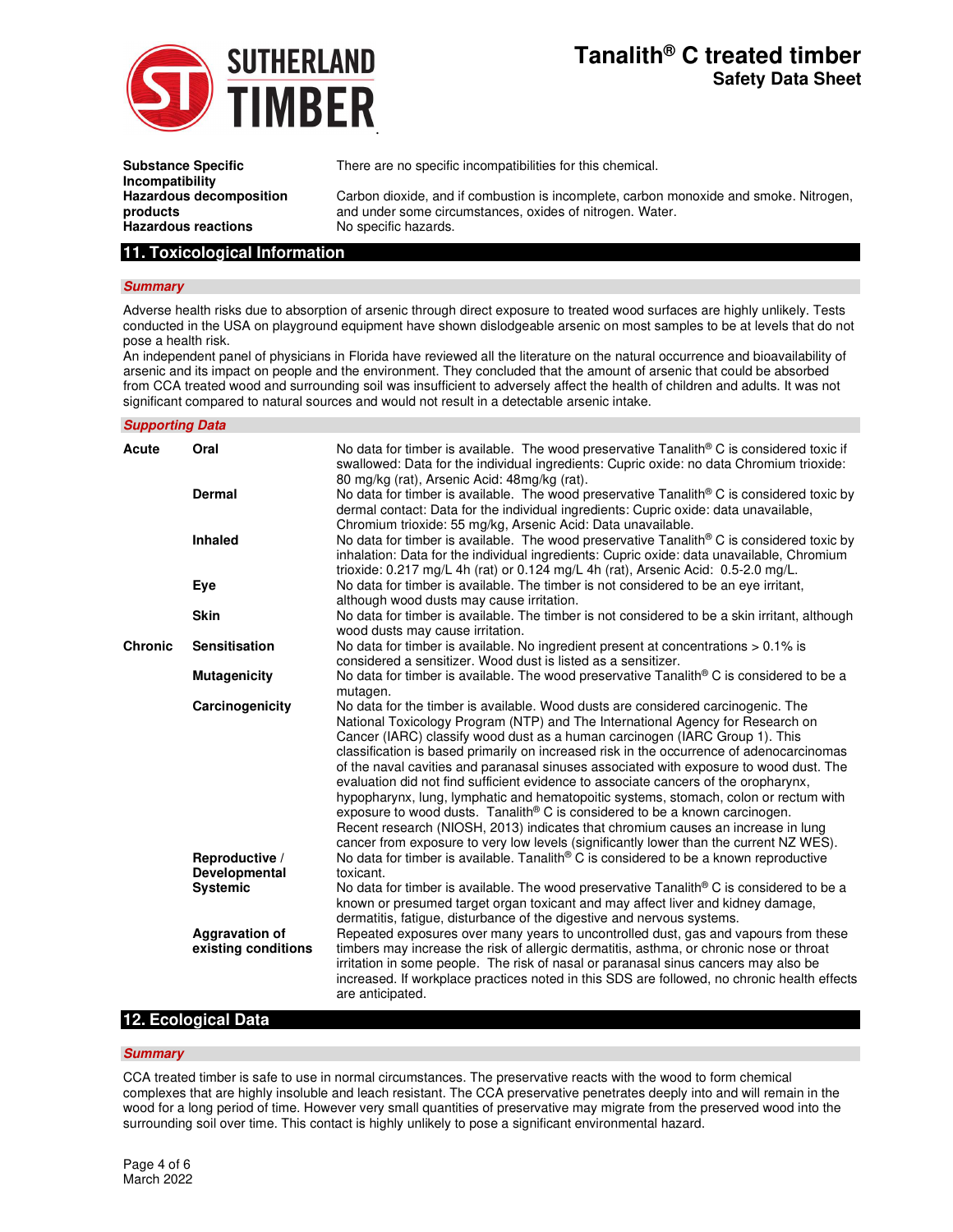

# **Tanalith® C treated timber Safety Data Sheet**

| <b>Supporting Data</b>          |                                                                                                                                                                                                                                                                                                                                                                                     |
|---------------------------------|-------------------------------------------------------------------------------------------------------------------------------------------------------------------------------------------------------------------------------------------------------------------------------------------------------------------------------------------------------------------------------------|
| <b>Aquatic</b>                  | No data for timber is available. Tanalith <sup>®</sup> C is classified as very toxic in the aquatic<br>environment. Data considered includes: Cupric oxide: no data, Chromium trioxide: 0.06<br>mg/L (fish), 0.1 mg/L 48 h (Daphnia), Arsenic Acid: 25.6mg/L 96h (fish), 2.1 mg/L 48h<br>(Daphnia).                                                                                 |
| <b>Bioaccumulation</b>          | No data for timber is available. The ingredients of Tanalith® C are known be<br>bioaccummulative.                                                                                                                                                                                                                                                                                   |
| Degradability<br>Soil           | No data for timber is available. No evidence of persistence in the environment.<br>No data available for the timber. Tanalith <sup>®</sup> C is considered to be toxic in the soil<br>environment with a soil ecotoxicity value between 1 and 10 mg/kg.                                                                                                                             |
| <b>Terrestrial vertebrate</b>   | This timber is not considered ecotoxic towards terrestrial vertebrates, however Tanalith®<br>C is considered toxic towards terrestrial vertebrates. The calculated LD <sub>50</sub> (oral, rat) of<br>Tanalith <sup>®</sup> C is between 5 and 50 mg/kg for the mixture. Data considered: Cupric oxide: no<br>data, Chromium trioxide: 14 mg/kg (rat), Arsenic Acid: 48mg/kg (rat). |
| <b>Terrestrial invertebrate</b> | This timber is not considered ecotoxic towards terrestrial invertebrates, however<br>Tanalith® C is considered harmful towards terrestrial invertebrates. The estimated<br>invertebrate toxicity value of Tanalith® C is < $25 \mu g$ /bee. Data considered: Cupric oxide:<br>no data, Chromium trioxide: no data, Arsenic Acid: 7.7 µg/bee.                                        |
| <b>Biocidal</b>                 | Treated timber                                                                                                                                                                                                                                                                                                                                                                      |

CCA treated wood should not be used where it may come into direct or indirect contact with public drinking water except for uses involving incidental contact such as fresh water docks and bridges.

| 13. Disposal Considerations |                                                                                                                                                                                                                                                                                                                                                                                                                                 |  |  |
|-----------------------------|---------------------------------------------------------------------------------------------------------------------------------------------------------------------------------------------------------------------------------------------------------------------------------------------------------------------------------------------------------------------------------------------------------------------------------|--|--|
| <b>Restrictions</b>         | There are no product-specific restrictions, however, local council and resource consent<br>conditions may apply, including requirements of trade waste consents.                                                                                                                                                                                                                                                                |  |  |
| Disposal method             | When disposing of treated timber, shavings and sawdust, this should occur at a landfill<br>that has regional council resource consent to receive such materials and meets the local<br>authority landfill acceptance criteria.<br>Do not incinerate treated off-cuts, chips, sawdust and shavings. Off-cuts, chips, sawdust<br>and shavings from antisapstained treated timber must not be used as mulch or animal<br>bedding." |  |  |
| Contaminated packaging      | Rinse containers with water before disposal. Preferably re-cycle container, otherwise<br>send to landfill or similar.                                                                                                                                                                                                                                                                                                           |  |  |

## **14. Transport Information**

**Land Transport Rule: Dangerous Goods 2005 - NZS 5433:2007** 

There are no specific restrictions for this product (not a dangerous good).

| UN number                                                          | not allocated         | <b>Proper shipping</b><br>name       | Not allocated                  |
|--------------------------------------------------------------------|-----------------------|--------------------------------------|--------------------------------|
| Class(es)<br><b>Precautions</b>                                    | Not allocated<br>None | Packing group<br><b>Hazchem code</b> | Not allocated<br>Not allocated |
| $\mathbf{A} = \mathbf{B}$ , and a set of $\mathbf{A} = \mathbf{A}$ |                       |                                      |                                |

# **15. Regulatory Information**

This product is not considered to be a hazardous substance under the HSNO act. It is a manufactured article.

### **Specific Controls**

Not applicable

#### **Other Legislation**

In New Zealand, the use of this product may come under the Resource Management Act and Regulations, the Health and Safety at Work Act 2015 and the Health and Safety at Work (General Risk and Workplace Management) Regulations 2016, local Council Rules and Regional Council Plans.

### **16. Other Information**

### **Abbreviations**

**Approval Code** For the wood preservative: Approval HSR000833 Controls, EPA. www.epa.govt.nz<br>
CAS Number **CAS Number** Unique Chemical Abstracts Service Registry Number **CAS Number** Unique Chemical Abstracts Service Registry Number<br> **EC**<sub>50</sub> Concentration 50% – concentration in water **EC<sup>50</sup>** Ecotoxic Concentration 50% – concentration in water which is fatal to 50% of a test population (e.g. daphnia, fish species)